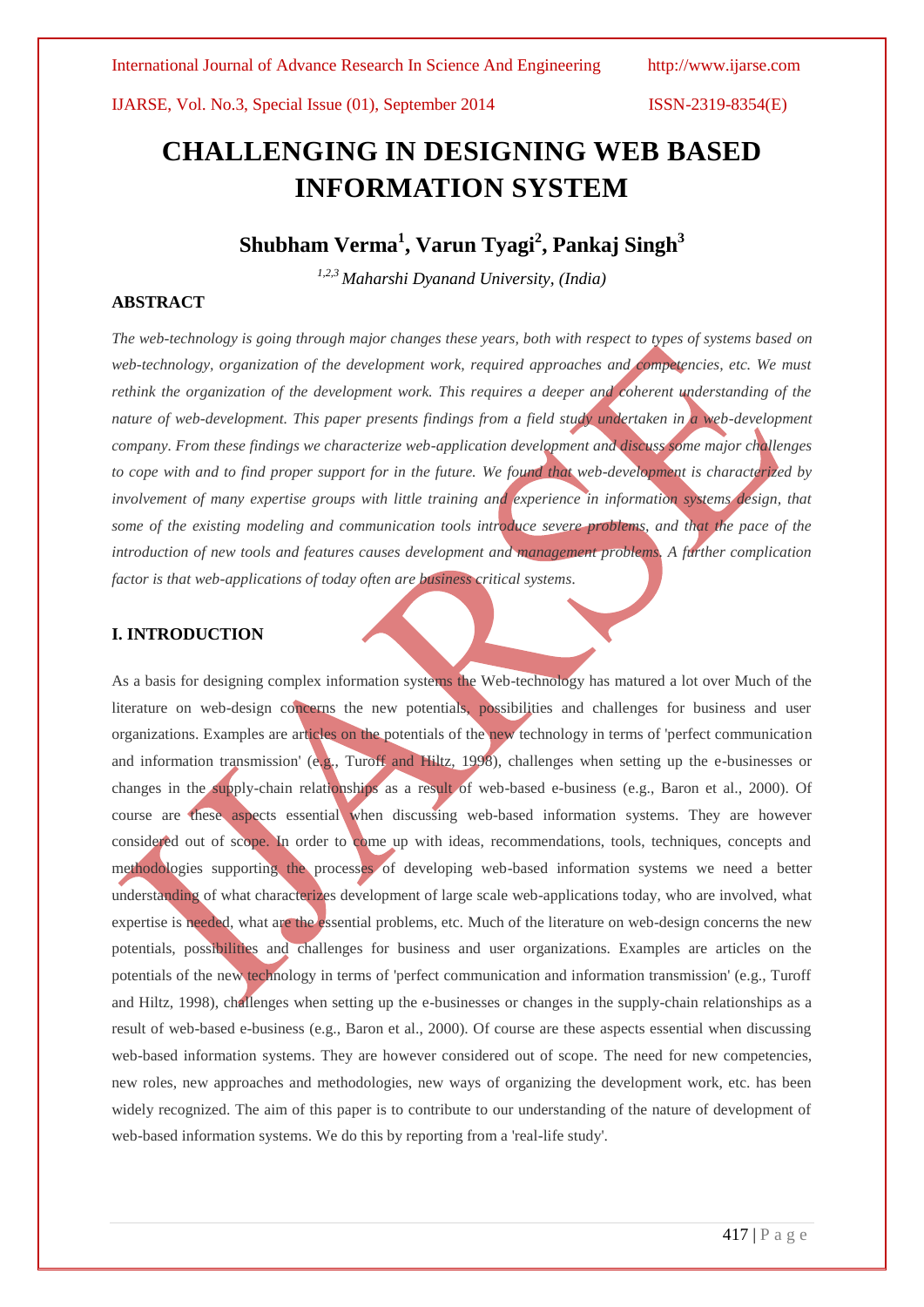#### **II. OVERVIEW OF CURRENT APPROACH**

Presentation of business and service offers through the web is conveyed by developers'ideas and customers' perception of choices. Information on the web relies on both groupsforming a common perception. In a global context, most web interfaces do not supporteffective usage as most of the information is presented on the web by icons, metaphors,shapes, colors of text and background, frame/text locations on screen, etc. which may berelevant to the culture of origin but may be misinterpreted by the global audience. Generally, web design features are directly translated into different languages at mostand distributed to users internationally. In an international context, the web content featuresemployed makes a somewhat lesser impact in the variety of contexts it is supposed to beeffective in, although they may be clear to a minor proportion of the population. Thus aconsideration of human factors in the design of web for an international user base is animportant factor in promoting effective usage of information presentation.

#### **III. OBSERVATIONS**



Development of web-information systems of today One of our basic assumptions was that web-applications are becoming increasingly business critical, and that this would be reflected in the organization of the development work. The Zyme project was an example of a web-application that was considered strategically important for the customer. It was a very large project and the customer required a thorough pre-analysis resulting in tender documents to ensure that different web-development companies could bet on the implementation. Furthermore, the deadline for version one was considered vital to the customer, and the site was considered the most important public relation activity. Thinking of IT as essential for public relation is new to most developers. The term 'branding' became important in the Zyme project. The designers and developers were informed that the sites should signal the attitude of the organization and high quality. These requirements must still be combined with the traditional requirements, such as informative, easy to use, quick to glance, etc. This was new to the actors, and obviously they had a very abstract and uncertain understanding of what it meant for their application. As one of the information architects phrased it: "One of the ideas is that the site should contain something with 'a kick' - you know - some energy! It is important for them [the customers] that this brand is pushed in the head of the user. One of our solutions will thus be that beside the main navigation there must be room for the system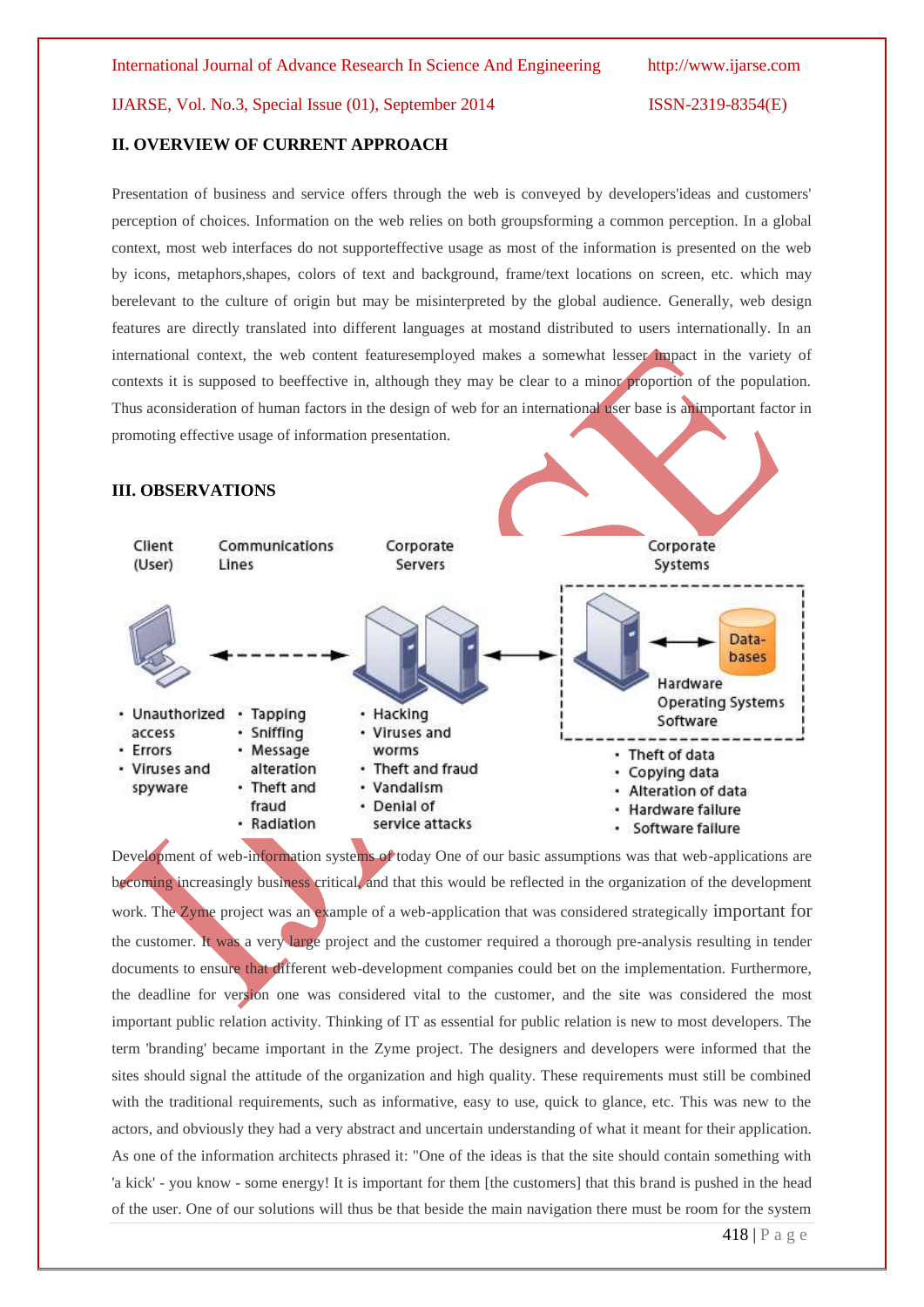to present interesting stuff from one of the sub-sites on the portal entry and thereby push information into the face of the users" (our translation).

#### **3.1 New Competencies**

The main purpose of the Zyme project was to 'brand' the enzyme company (i.e. the customer) through the website. In the Zyme project terminology branding meant that the web-site should promote the enzyme company and signalize the company's values and high quality products. To achieve this and make all the traditional hardware and programming successful too require people with very different competencies in a project.

#### **3.2** *New Roles and Forms Of Collaboration*

We have encountered some of the challenges the different competencies create. The four groups of people in the Zyme project coordinated their work and collaborated with each other to develop the web-site. The information architects designed the functionality and information architecture and communicated it to the developers. The developers communicated the technical possibilities and limitations back to the information architects. Beside these four main groups of competencies a typical project in WebSystems included two project managers (one internal and one from the customer) and people from the quality assurance department. Apart from the groups mentioned the Zyme project also had actors from the server supplier and a marketing and advertising company involved. Furthermore there was a close interaction with domain experts from the customer. All these people were organized in small special groups and worked in the same physical place as the people from WebSystems

### **IV. WEB DESIGN AND CHALLENGES**

Challenges of web design are how to provide appropriate information to satisfy users, and give benefits to business providers. From the designer's view, providing a good interface possibly start with an understanding of customers' interests. The following two sections describe two aspects of web design that are important for customers.

### **4.1** *Information On The Web:-*

Generally, customers are interested in information, representing style and interaction withweb usage, depending on the quality of information. Sometimes, the amount of graphicalcomponents supports customers' understanding. Visual information on the web is increasingly important to support information as well as interaction between customers and business providers. Visual information promotes customer understanding, acceptance and determination to purchase products from the web. In global markets, users are sensitive to interaction with product information on the e-commerce sites. Del Galdo and Nielson [3] demonstrated that color and web page design directions have different psychological and social associations in different cultures. More importantly, different users have different concepts of web page usage. Design of web sites normally need to consider Latin-based screen design starting from the top left-hand comer or a Chinese language style starting from top right-hand to bottom left-hand. In such difference in script writing concepts, it is very difficult to provide localized screen designs if they are not included in the original design. Resources are currently available for web designers who wish to maximize the usability of a web site including usability guidelines. Collections of human factor references, web sites intended as a gateway to human factors resources and companies offering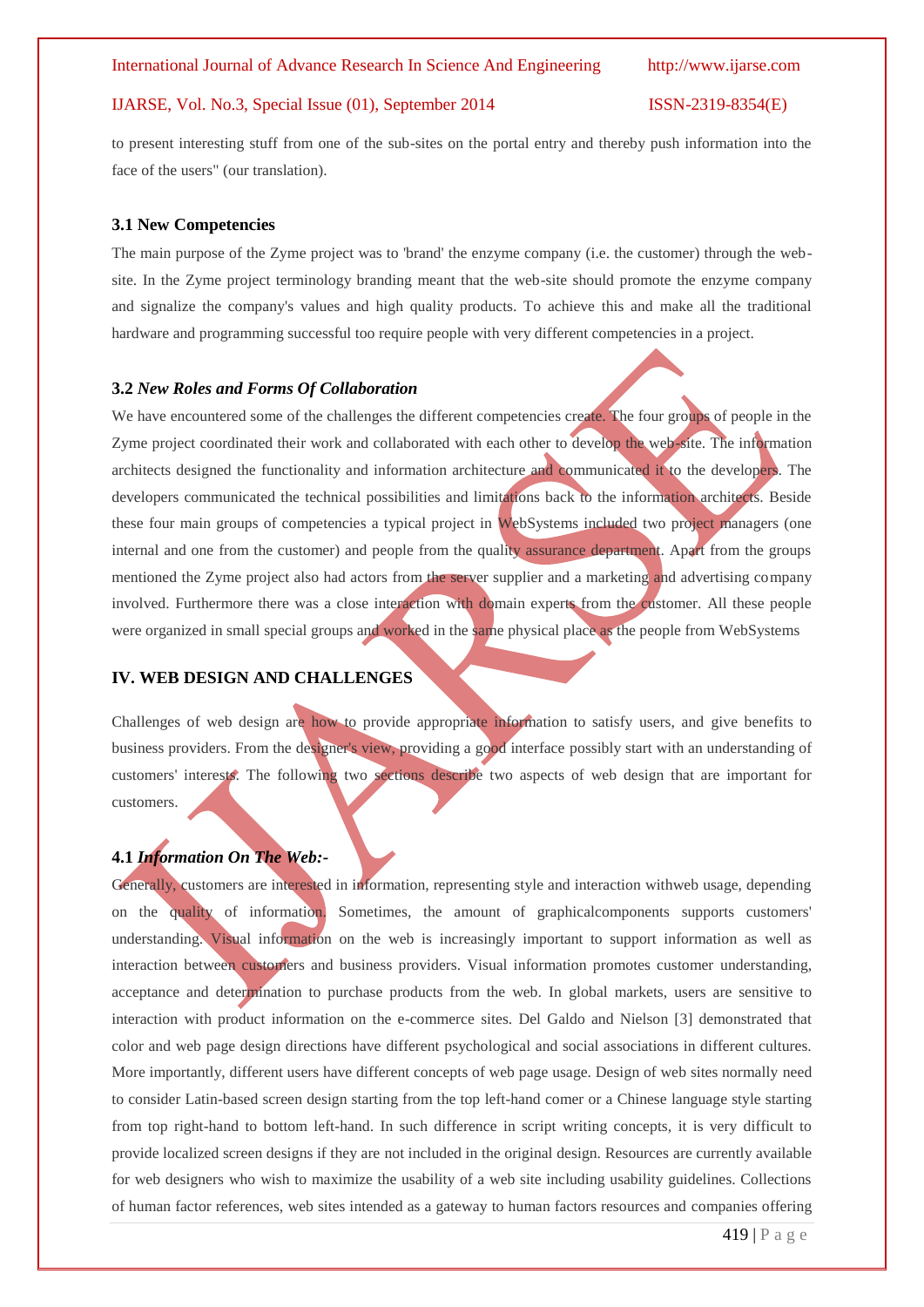web-focused human factors consultancy. Also Human Computer Interaction (HCI) theories, methods, techniques and tools may be applied to the study of computer-meditated communication (CMC) in general, and web sites in particular [1] [4].

#### **V. WEB DESIGN AND CULTURAL ISSUES**



Web design is concerned with what a web site will look like and how it will communicate with customers [1] .The issue for IT professionals and researchers, business developers is to develop sufficient theories and models to describe behavior of humans who use information systems, with the aim of designing systems more effectively. Cultural factors in information systems are likely to impact on effectiveness through web design. A good web interface provides user satisfaction and conveys trust, such that a user can easily find general bearings of the information presentation scheme and retrieve the information they need. Design of web sites for effective performance is a complex and highly creative process. It combines intuition, experience, and careful consideration of numerous technical issues and investigations

[2]. Moreover without proper consideration of cultural factors in design, the impact of culture is undermined and certainly does not position as an important issue. Culture influences certain methods of performing tasks, even common tasks in certain ways. Practices result from life long training of human and setrules and circumstances. Hence, localized e-commerce site deal with how differences between people from different cultures impact their behavior in specific circumstances. History and values can also impact on user's perception. E-commerce advocates have substantial claims made for the web's effectiveness as a tool in the sales process to customers. However, little real research has addressed these factors that will make customers buy, when in electronic shopping malls. Findings from cultural factors research for e-commerce could be beneficial for web developers catering for a domestic customerbase, as well as for an international market with the specific understanding of their culture and the human behavior it promotes. Particularly, understanding of designers' aspects fromdifferent countries through this study may add more value to web design in e-commercesites for the benefit of providers as well as customers.

### **VI. CONCLUSION**

The case studies described indicate that although the cultural background of customers anddesigners is very important for web design, current design practice takes minor account of cultural issues. Many global business web sites have been designed and developed withabsence of understanding of customers and their cultural differences on the global scale.Customers' expectations are not taken into consideration in designing the functionality of web sites in global business companies. Apparently Australian web designers are